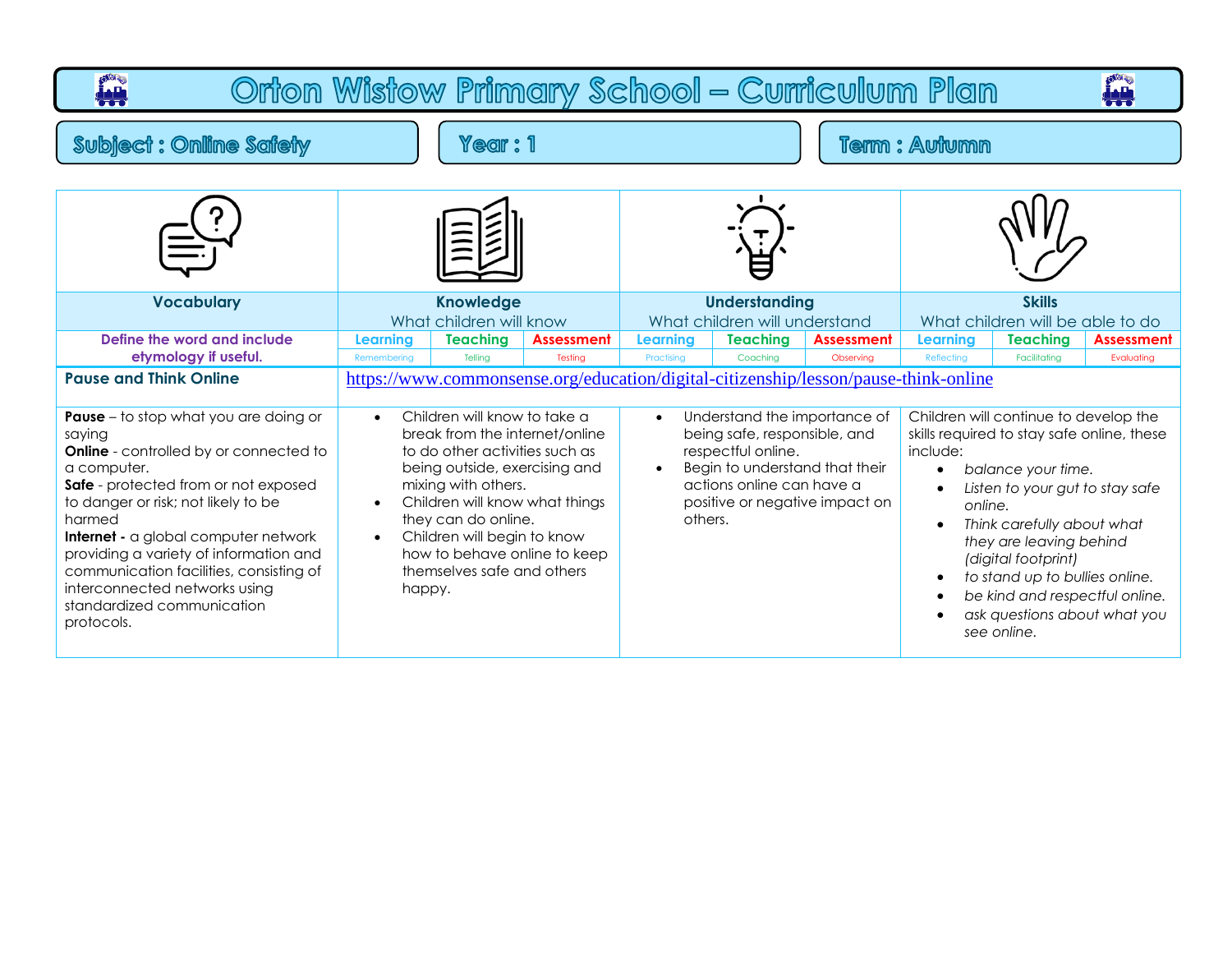## OWPS Curriculum 2.0

| <b>OWRS</b><br><b>PART</b><br>Orton Wistow Primary School - Curriculum Plan<br>₩.                                                                                                              |                                                                                                                                                                                                                                                                                                                                                                                                         |                            |                              |                                                                                                                                                                                                                                                                                                                                                                     |                             |                         |                                                                                                                |                                 |                                 |
|------------------------------------------------------------------------------------------------------------------------------------------------------------------------------------------------|---------------------------------------------------------------------------------------------------------------------------------------------------------------------------------------------------------------------------------------------------------------------------------------------------------------------------------------------------------------------------------------------------------|----------------------------|------------------------------|---------------------------------------------------------------------------------------------------------------------------------------------------------------------------------------------------------------------------------------------------------------------------------------------------------------------------------------------------------------------|-----------------------------|-------------------------|----------------------------------------------------------------------------------------------------------------|---------------------------------|---------------------------------|
| <b>Subject: Online Safety</b><br>Year : 1                                                                                                                                                      |                                                                                                                                                                                                                                                                                                                                                                                                         |                            | Term : Spring                |                                                                                                                                                                                                                                                                                                                                                                     |                             |                         |                                                                                                                |                                 |                                 |
|                                                                                                                                                                                                |                                                                                                                                                                                                                                                                                                                                                                                                         |                            |                              |                                                                                                                                                                                                                                                                                                                                                                     |                             |                         |                                                                                                                |                                 |                                 |
| <b>Vocabulary</b>                                                                                                                                                                              | <b>Knowledge</b><br>What children will know                                                                                                                                                                                                                                                                                                                                                             |                            |                              | <b>Understanding</b><br>What children will understand                                                                                                                                                                                                                                                                                                               |                             |                         | <b>Skills</b><br>What children will be able to do                                                              |                                 |                                 |
| Define the word and include<br>etymology if useful.                                                                                                                                            | Learning<br>Remembering                                                                                                                                                                                                                                                                                                                                                                                 | <b>Teaching</b><br>Telling | <b>Assessment</b><br>Testing | Learning<br>Practising                                                                                                                                                                                                                                                                                                                                              | <b>Teaching</b><br>Coachina | Assessment<br>Observing | Learning<br>Reflecting                                                                                         | <b>Teaching</b><br>Facilitating | <b>Assessment</b><br>Evaluating |
| <b>How Technology Makes You Feel</b><br>(media balance & well-being)<br><b>Pause</b> – to stop what you are doing or<br>saying<br><b>Uncomfortable</b> - causing a feeling of<br>hurt or worry | Children will know that<br>$\bullet$<br>technology has lots of<br>positives and can help us,<br>such as helping with<br>homework, having fun and<br>socialising.<br>Children will know that there<br>are times we shouldn't use<br>technology.<br>Children will know that there is<br>$\bullet$<br>a possibility that they could<br>see something on the internet<br>that could scare or worry<br>them. |                            |                              | https://www.commonsense.org/education/digital-citizenship/lesson/how-technology-makes-you-feel<br>Children will Understand that<br>$\bullet$<br>we can experience different<br>kinds of feelings when using<br>technology.<br>Children will understand the<br>importance of telling an adult<br>if they are worried about<br>something they see on the<br>internet. |                             |                         | Children will know what to do<br>$\bullet$<br>when they don't have a good<br>feeling when using<br>technology. |                                 |                                 |
| Plus, make use of the ThinkuKnow 5 to 7s online safety toolkit.                                                                                                                                |                                                                                                                                                                                                                                                                                                                                                                                                         |                            |                              |                                                                                                                                                                                                                                                                                                                                                                     |                             |                         |                                                                                                                |                                 |                                 |